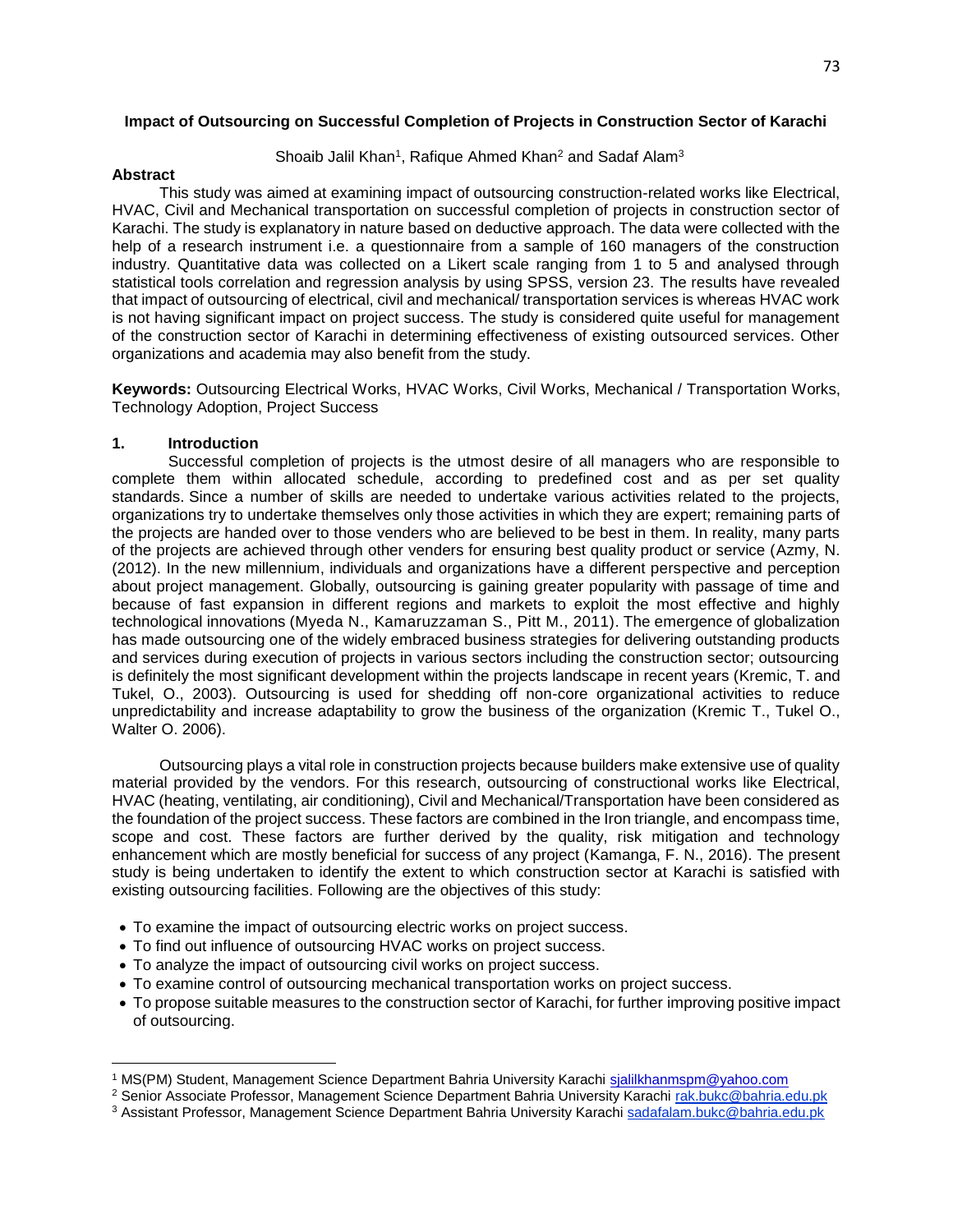# **2. Literature Review**

## **2.1 Significance of Project Success**

 Successful completion of every project is a natural desire of every project manager or project sponsoring organization. For ensuring this, project managers adopt different strategies. One the most popular strategies to achieve project success is outsourcing of non-core business activities to the expert vendors. Outsourcing helps in economizing on cost and timely achieving desired quality products or services (Turner, J.R, 2008). For this purpose, organizations are only focusing on their core business areas and handing over remaining activities to the outside vendors who are the best in those areas. Outsourcing typically brings the cost reductions and quality improvement, by which an organization leads to more successful outcomes in the project's domain (Velopi, 2010).

 The PMBOK describes project, a temporary endeavour and a unique product/services/result (PMI, 2013). The temporary endeavour does not refer to duration of the project but directs that the project has a fixed start and termination. A project usually finishes when its purposes have either been attained or terminated due to some cogent reason (Prabhakar, G. P. (2009). The unique product, service or results either take form of tangible or intangible assets. As per PMBOK, a project can create a unique product within specified time and this product can either be subpart or a component of another item that can add value or enhance capabilities (PMI, 2013). According to PMBOK, projects essentially have well-defined goals, objectives and must have sufficient assets and resources to carry out all the required tasks. Hence, a project must have following characteristics (PMI, 2013).

- A definite start and end.
- An explicit, predetermined goal.
- A sequence of composite or organized actions
- A restricted budget

# **2.2 The Iron Triangle: Scope, Time & Cost**

 For project success the critical factors are the key issues to be managed by the project team and the project manager (Divakar & Subramanian, 2009). Regardless of the how well planned are the scope, schedule and cost some critical issues may go wrong (Kerzner, 2006); (Williams, 2011). The critical factors, if mishandled, can lead to project failure (Williams, 2011). Everything has a cost whether it is time, resource or material, and this cost must be precise and exact. The project's work must be clear and the scope of the project is agreed upon by key stakeholders (Mulcahy & Dietthelm, 2011). Scope outlines the reason, characteristics, and jobs of a project and a well-defined scope identifies the project's success criteria. Three main attributes of the project (schedule, cost and quality) inspire organisations for giving some specialized task to the outside firms (Simmonds & Gibson, 2008). Most of the organisations take benefits by implement the outsourcing by gain maximum profit in the project including with cost saving increased productivity and concentrate in his core business (Lankford & Parsa, 2006). The schedule is developed by deconstructing the scope and scrutinizes it to lowest possible task or activity (Oren, 2009).

 In the context of mega projects, there is always an expert appointed for resolving project constraint (Williams, 2011). Figure 1 represents the relationships between the triple constraints. For example, one factor i.e. time when changed will have effect on the project success or failure as the time and budget will have a relative change in the scope of the project. This identify that a small change in the scope, time or cost will have a change in the expectation of the project sponsor and stakeholder (Lewis, 2007); (Williams, 2011).



**Figure 1: The Iron Triangle**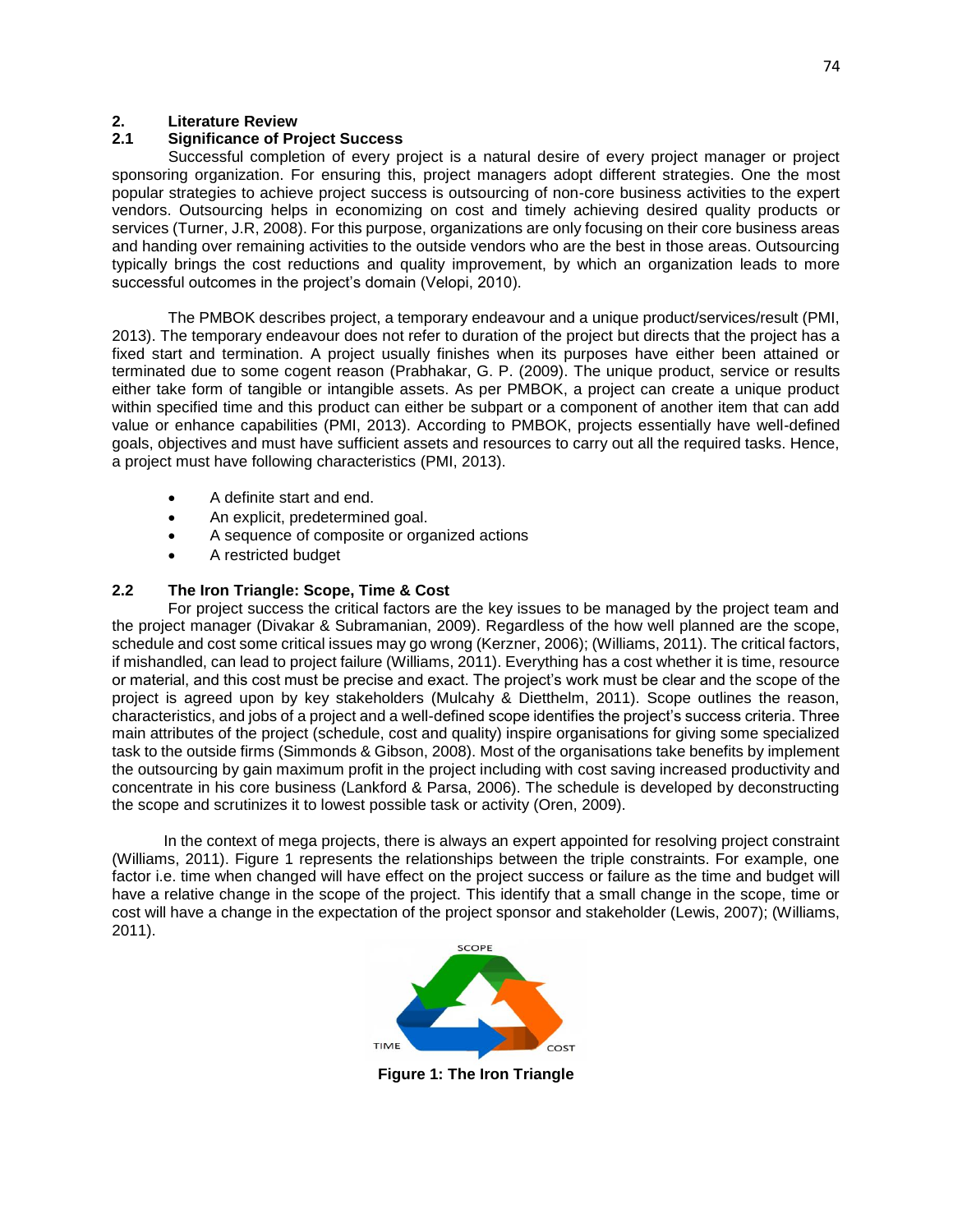# **2.3 Outsourcing**

 The trend of outsourcing is not restricted to only developed world; developing and underdeveloped countries are also making good use this approach. This is also a fast-emerging trend in Pakistani business community, especially in construction sector. The most common types of outsourcing include selective outsourcing, total outsourcing and transitional outsourcing (Hashmi, A. A., & Mansoor, A. 2013). Basically, organizations do not want to expand themselves and prefer for outsourcing the products or services due to high cost required for in-house installation of facilities (John R. Baldwin and Wulong Gu (2008). Although benefits of outsourcing are far more than the disadvantages attached to it, managers take up the challenges of managing outsourced parts through strong networking with the vendors (John R. Baldwin and Wulong Gu (2008). In the construction sector, outsourcing provides an added advantage, especially during the civil construction works. Advantages of outsourcing are usually evaluated from various perspectives discussed in ensuing paragraphs:

## **2.3.1 Cost Reduction**

 Cost reduction is the main concern when acquiring expertise from outside in the form of outsourcing. In case of construction sector, various activities can be outsourced at comparatively reduced price, partially or as a whole, during any phase of the project. Outsourcing helps in cost reduction in terms of employing less workforce and occupying limited space for core activity of the firm. While a firm can maintain less full-time workers, it can economise on other related expenses of space and utilities. Furthermore, organizations can work on low price for contracted assignments or services (Isaksson, A. and Lantz, B. (2015). Outsourcing strategy may be initiated only for those activities which a company is unable undertake effectively within the organization; it may also be initiated if a company decides to perform some activities with temporary workers (Flatworld Solutions, 2015).

## **2.3.2 Timely Project Completion**

 According to the PMI, 2013, time or schedule is the most important factor in project management. If project completion time is extended due to any reason which is not mentioned in project management plan, it may tarnish professional standing and image of the organization (Arias-Aranda D., Bustinza O.F. and Barrales-Molina V. 2011). In construction projects, many activities can be undertaken concurrently by deploying different vendors which leads to completion of the projects well within allocated time. Viable pricing term is commonly used to perform the job by contractors. For example, a 120 sq. yards house can be built within 6 months by the regular work of the construction company itself; however, the same task can be delivered within 4 months if that job is performed by an outside contractor. Moreover, an operator of earthmoving machine-like excavator can finish his work in four hours while a regular crew will take four days to finish (Benton, 2010).

## **2.3.3 Scope Validation**

 Project scope statement classifies the activities, milestones and quality standards; it is necessary for project success. The scope validation is the main process during the progress review or kill points meetings. According to Lai et al, (2004), successful implementation of a quality management system during outsourcing of works is the key to survival and long-term prosperity of a company. Proper scope validation determines the starter of next phase or milestone which can be affected through internal or external developments. These details are commonly known as scope statements of the project work and must be defined in project charter (Simmonds & Gibson, 2008). A project manager of a construction projects is required to allocate tasks and give direction to the project team for delivering the project on time, within budget and as per scope. Outsourcing supports the project manager to achieve the task by determining the scope of each phase. Scope validation determines the work to be mentioned in project scope statement and compares actual work of project with the planned standard. The risks are also connected with outsourcing of construction related works including, wrong use of strategic behaviour regarding performance of the contractor, lack of knowledge and experience of the principal (R. Schoenmaker, J. A. de Bruijn, P. M. Herder, 2013).

## **2.4 Outsourcing of Civil Works**

 A construction project cannot be completed without support of external contractors, this phenomenon is very common in construction industry. While selecting an outside vendor, a number of factors are to be considered by the principal organisation (Schieg, 2007). The construction industry is also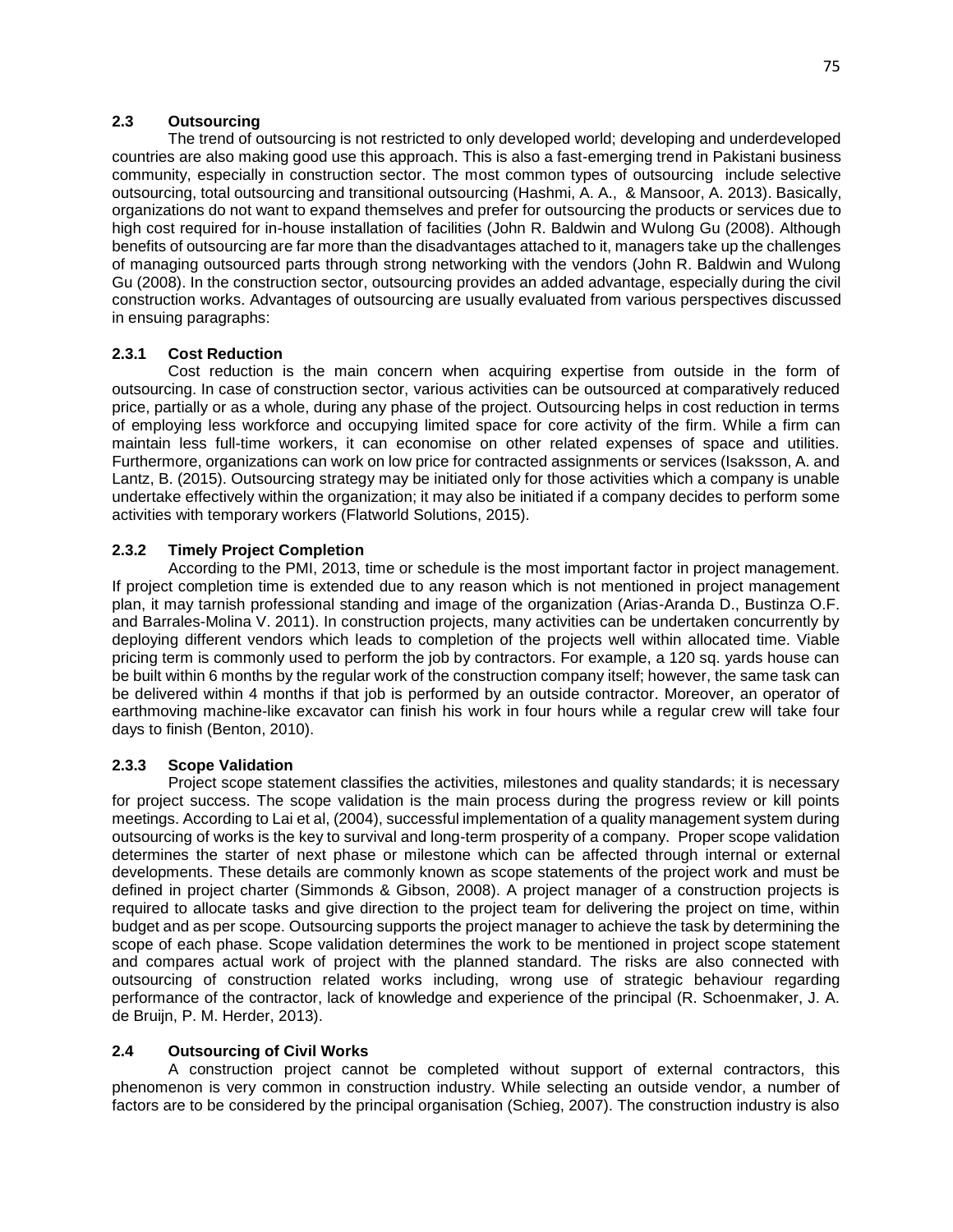a main services provider and a great source of reduction in unemployment rate. This sector provides employment to millions of people in diverse professions and skills (Idoro, 2009). The project teams who have several responsibilities consist of clients, consultants, contractors, suppliers and manufacturers. Civil Engineering Consultancy in construction projects is considered a critical outsourcing service. Civil engineering consultants play a major role in timely completion of construction project (Idoro and Okun 2011). Consultant are responsible for making proper feasibility of the project which is based on the requirement of client organisation, Consultant are normally hired for execution of civil projects. The role of consultant is to mitigate the technical risks in a conventional project (Havemann, G., 2007). Outsourcing is the best strategy to acquire globally emerging technology for any civil construction planning, drawings and execution. Client organisations adopt their strategy without significant investment in the technology and totally focus on core competencies (Kotabe & Murray, 1990; Quinn, 1992; Dess et al., 1995; Sang, 2010).

## **2.5 Outsourcing of Electrical Works**

 Electrical works that are mostly outsourced by the builders include installation of electrical panels, installation of electrical generators, purchasing and fixing of electrical fixtures, installation of telecom distribution boards, intercom system, fire alarm and CCTV control system. These systems are part of the building management system during construction projects of high rise and residential buildings (Schieg, 2007). Most of the electrical works outsourced for maintaining project schedule, cost and scope are undertaken by contractors. There are many reasons for outsourcing of electrical works including reduced operating cost and high employee productivity (David Clayton, 2003). Electrical engineering professionals, also called consultants, are involved in designing, planning and monitoring of projects (Stern, 2013).

# **2.6 Outsourcing of HVAC Works**

 Outsourcing of HVAC activities is a common practice in construction sector. It helps in avoiding worst quality workmanship, poor selection of chilling system, inadequate manufacturing of ducting works and using dirty filters which may lead to reduced equipment proficiency (Elyna Myeda, Nizam Kamaruzzaman, & Pitt, 2011). Outsourcing of HVAC services help in achieving time and cost advantage. It is also an essential part of the strategy to focus on core functions of the construction project and hand over non-core to the expert vendors. This type of outsourcing allows cost reduction and improved quality. The vendors should have a thorough understanding of HVAC works in projects for system designing, making of sheet ducts, installation of heating systems as well as installation of airconditioning systems including the chillers (Arnold, U., 2000); (Lindskog, H., 2005).

## **2.7 Outsourcing of Mechanical/Transportation Works**

 In construction projects, field transportation refers to the movement of labour, machinery and materials from one location to another. Outsourcing of transportation has become a popular business strategy used world-wide (Obeng et al., 2015). Investment in the engineering construction projects is quite big; usually the investment cost influences are high. In construction project processes, the costs vary from project to project. Transportation services are usually outsourced to avoid involvement into this activity and also to achieve cost effectiveness (Duiyong C., Jia Shidongand Sun Mingshan, 2014).

## **2.8 Theoretical Framework**

 Conceptual framework is a set of extensive values which are taken from related fields of enquiry structure and highlights the study variables and demonstrates the underlying relationships between them (Thomas, 2010). Outsourcing can be conceptualized as a process rather than an event and this procedure starts with the development of a financial and strategic business cases. Any business case is trailed by executing the outside sourcing model and at last dealing with the supplier to build up connection between buyer and contractors (Benton, 2010).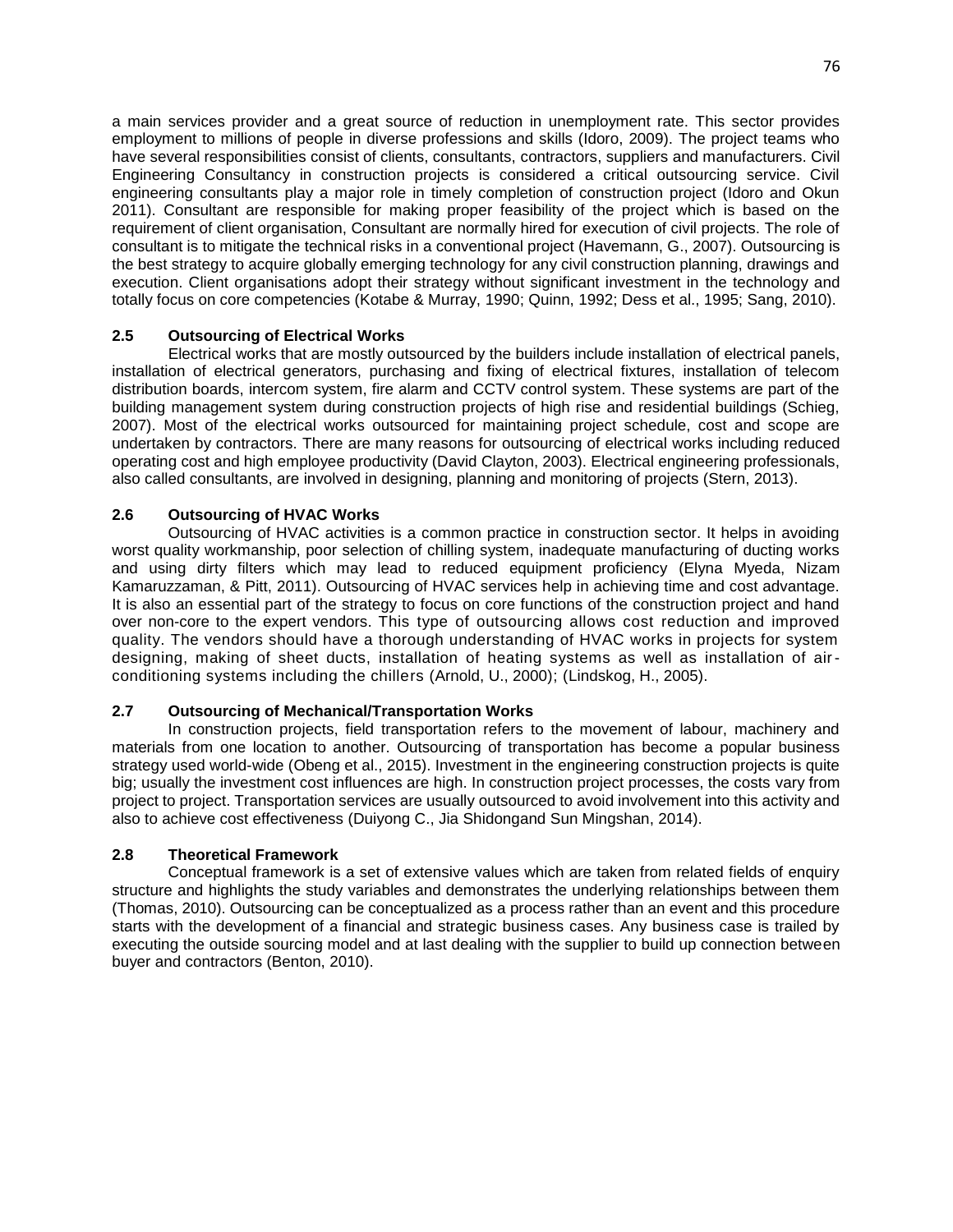#### **Figure 3: Theoretical Framework**



#### **2.10 Research Hypotheses**

Followings are the hypotheses that were tested through statistical tools SPSS:

- H1: There is a positive impact of outsourcing electrical works on projects' success.
- H2: There is a positive impact of outsourcing of HVAC works on projects' success.
- H3: There is a positive impact of outsourcing of civil works on projects' success.
- H4: There is a positive impact of outsourcing of mechanical transportation works on projects' success.

## **3. Methodology**

 This study is explanatory based on quantitative data and deductive approach was adopted whereby research hypotheses were first developed, followed by data collection with the help of a questionnaire prepared on a Likert scale of 1 to 5. According to Easterby-Smith et al. (2012), using quantitative analysis by a researcher deepens one's understanding of the research problem. Target population is the entire construction sector at Karachi whereas population under study comprises of 274 managers of six construction companies of Karachi including NESCOM, Bahria Town, Fazaia Housing Scheme, NESPAK, Astral Constructors Pvt Ltd and Paragon Construction Pvt Ltd. The sample size for this study was 160 managerial level employees. [Stratified random sampling](https://www.investopedia.com/terms/stratified_random_sampling.asp) technique, also called proportional random sampling or quota random sampling was used to approach respondents. Statistical tools, Pearson's Correlation and Regression analysis were used to analyse the data and test hypotheses, with the help of SPSS, version 22.

## **4. Analysis**

# **4.1 Test of Reliability**

 The reliability test of the constructs was calculated using Cronbach's alpha analysis (Sekaranb & Bougie, 2010). The value of Cronbach's Alpha mentioned (in table 1), for each variable is greater than 0.7 which shows that all variables are reliable.

| <b>Variables</b>                               | No of Items | <b>Value of Cronbach's Alpha</b> |
|------------------------------------------------|-------------|----------------------------------|
| <b>Outsourcing of Electrical Works</b>         |             | 0.855                            |
| Outsourcing of HVAC Works                      |             | 0.748                            |
| Outsourcing of Civil Works                     | 4           | 0.834                            |
| Outsourcing of Mechanical/Transportation Works |             | 0.823                            |
| <b>Project Success</b>                         |             | 0.731                            |

## **Table 1: Summary of Reliability Test**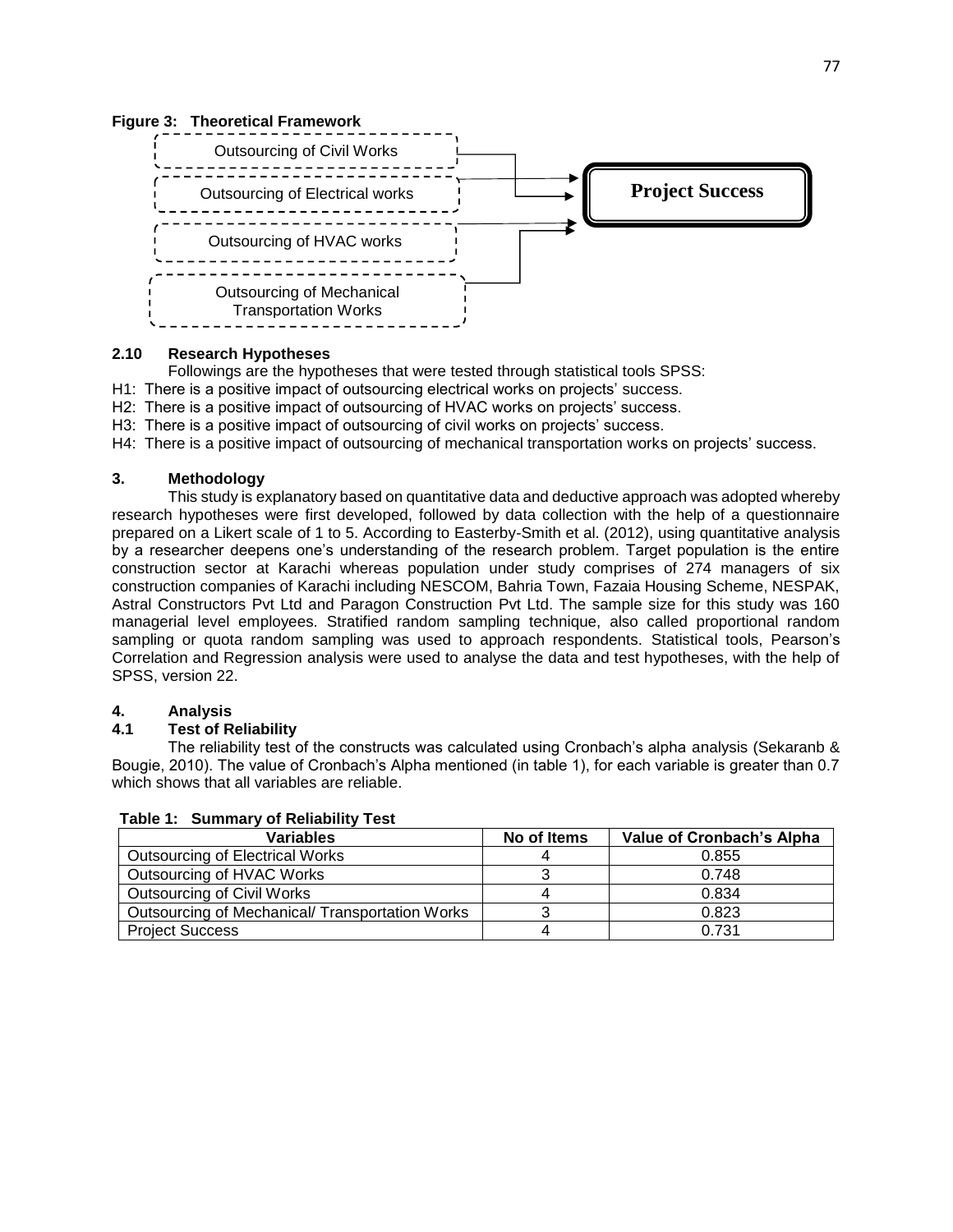#### **4.2 Correlation Analysis Table 2: Correlations Analysis**

|           |                            | <b>OE</b> | <b>OH</b> | OC.    | <b>OM</b> | <b>PS</b> |
|-----------|----------------------------|-----------|-----------|--------|-----------|-----------|
| <b>OE</b> | <b>Pearson Correlation</b> | 1         | $-.020$   | $-060$ | $-180$    | .069      |
|           | Sig. (2-tailed)            |           | .798      | .450   | .023      | .389      |
|           | N                          |           | 160       | 160    | 160       | 160       |
| <b>OH</b> | <b>Pearson Correlation</b> |           |           | .040   | .171      | .196      |
|           | Sig. (2-tailed)            |           |           | .613   | .031      | .013      |
|           | N                          |           |           | 160    | 160       | 160       |
| <b>OC</b> | <b>Pearson Correlation</b> |           |           |        | .534      | .281      |
|           | Sig. (2-tailed)            |           |           |        | .000      | .000      |
|           | N                          |           |           |        | 160       | 160       |
| <b>OM</b> | <b>Pearson Correlation</b> |           |           |        |           | .418      |
|           | Sig. (2-tailed)            |           |           |        |           | .000      |
|           | N                          |           |           |        |           | 160       |
| <b>PS</b> | <b>Pearson Correlation</b> |           |           |        |           |           |
|           | Sig. (2-tailed)            |           |           |        |           |           |
|           | N                          |           |           |        |           |           |

 The correlation coeffient shows how strong the linear relationship between two variables are. If the correlation is positive, that means both the variables are moving in same direction. Negative correlation implies, when one variable increases the other variable decreases. If correlation is +/- 0.8 and above, high degree of correlation or the association between the dependent variables are strong. correlation between +/- 0.5 to+/\_0.8, sufficient degree of correlation and less than +/-0.5, weak correlation. Correlation depicts the relationship of independent variables with dependent variable will be positive or negative. These variables are related definitely and unfavourably which implies that having high or low scores are connected with one another. In order to see the association between project success and outsourcing of Electrical, HVAC, Civil and mechanical/transportation works, we performed Pearson's correlation analysis and we found 0.069, 0.196, 0.281 and 0.418 respectively. Hence, the correlation is found to be significant at 0.00level.

## **4.3 Regression Test**

 Regression analysis also covers the model summary, ANOVA table and the co-efficient table to specify the variance of the model. The table stated below represents the Model Summary of the study which has been conducted.

| Table J. Regiession Test Model Summary |       |                 |                          |                            |  |
|----------------------------------------|-------|-----------------|--------------------------|----------------------------|--|
| <b>Model</b>                           |       | <b>R</b> Square | <b>Adjusted R Square</b> | Std. Error of the Estimate |  |
|                                        | .466ª | 217             | .197                     | .63005                     |  |

# **Table 3: Regression Test Model Summary**

a. Predictors: (Constant), OE, OH, OC, OM

b. Dependent Variable, PS

 The Model Summary of Regression Analysis indicates the R, R Square, Adjusted R Square and the standard error of the estimate. All these values which are found out conclude, that how well a regression model fits the data. The multiple correlation co-efficient (R) has value 0.466 which indicates a near moderate level of prediction. The value of R Square is 0.217 and this value indicates that this model explains 12.1% variation of all independent variables in the dependent variable. The value of adjusted R Square is 0.197 and the standard error of the estimate is 0.63005. All these values are in favour of research.

## **4.4 ANOVA**

The table stated below represents the ANOVA table of the study which has been conducted.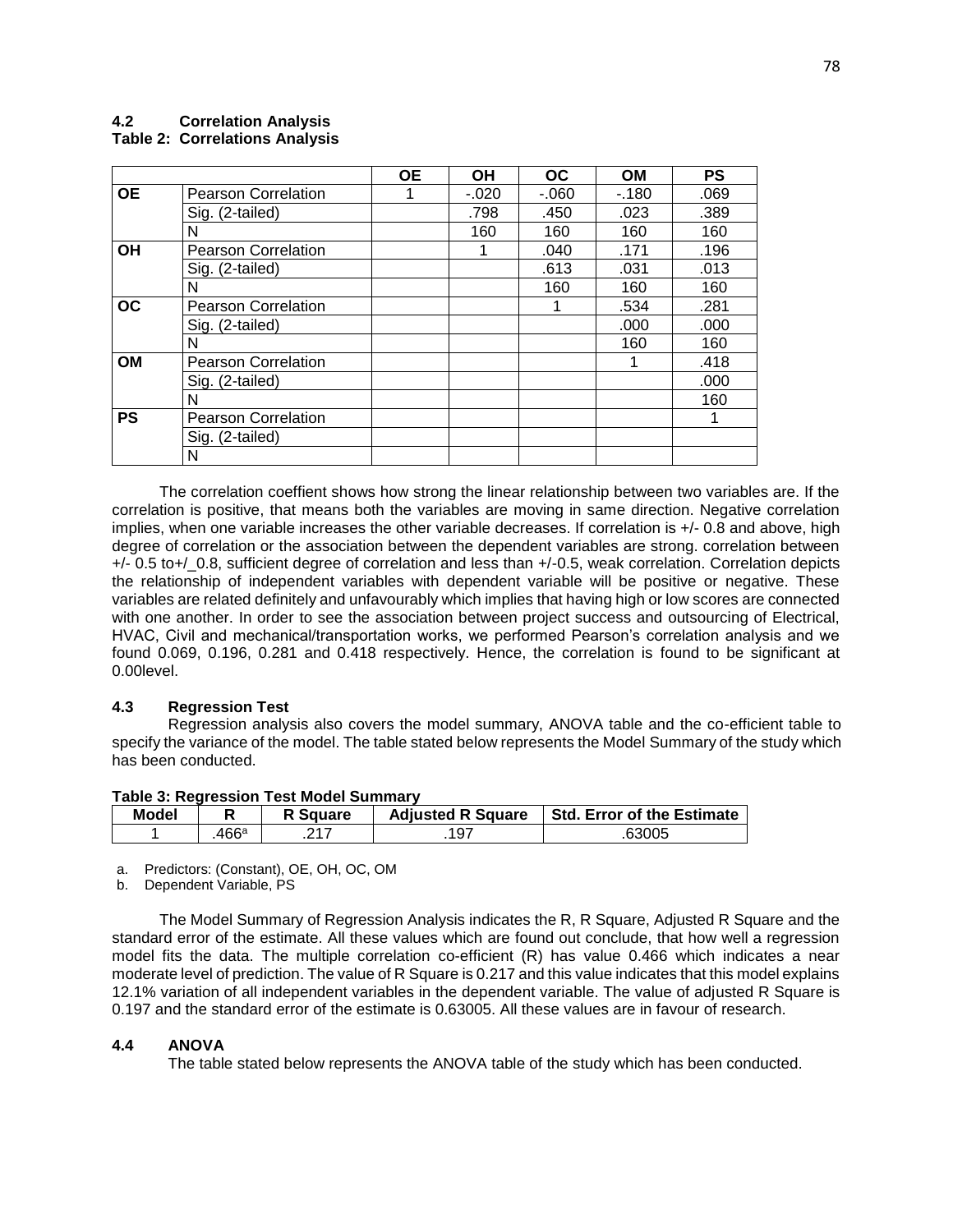## **Table 4: ANOVA<sup>a</sup>**

|                                           | Model      | <b>Sum of Squares</b> | Df  | <b>Mean Square</b> |        | Sig.              |
|-------------------------------------------|------------|-----------------------|-----|--------------------|--------|-------------------|
|                                           | Regression | 17.045                | 4   | 4.261              | 10.735 | .000 <sup>b</sup> |
|                                           | Residual   | 61.530                | 155 | .397               |        |                   |
|                                           | Total      | 78.575                | 159 |                    |        |                   |
| la. Dependent Variable: PS                |            |                       |     |                    |        |                   |
| b. Predictors: (Constant), OE, OH, OC, OM |            |                       |     |                    |        |                   |

 In table 4, df is defined as "degree of freedom" and F is defined as "frequency". ANOVA is a statistical technique which is used to compare differences of means among more than two groups. The table states that independent variables are statistically significant and hence, therefore predict the dependent variable,  $F = 10.735$  at the significance level of 0.000.

## **4.5 Co-efficient Test Table 5: Co-efficient Test**

|              | <b>Unstandardized</b><br><b>Coefficients</b> |            | <b>Standardized</b><br><b>Coefficients</b> |       |      |
|--------------|----------------------------------------------|------------|--------------------------------------------|-------|------|
| <b>Model</b> | в                                            | Std. Error | <b>Beta</b>                                |       | Sig. |
| Constant)    | 1.901                                        | .302       |                                            | 6.299 | .000 |
| OE           | .113                                         | .056       | .144                                       | 1.996 | .048 |
| OН           | .052                                         | .029       | .131                                       | 1.808 | .327 |
| OС           | .063                                         | .064       | .083                                       | .983  | .072 |
| ОM           | .280                                         | .064       | .378                                       | 4.354 | .000 |

#### a. Dependent Variable: PS

 According to the analysis, the co-efficient table 16 concludes that the "Significant" values in the last column .048, .327, 0.72, .000, predicts the significance of the variables and hence represents that, which of the variables are useful and which are not useful. It shows the regression coefficients, the intercept and the significance level of all the independent variables. Through the analysis the regression function is estimated to be

#### *Y= 0.1901 + 0.113x1 + 0.052x2 + 0.063x3 + 0.280x<sup>4</sup>*

 The p values of intercept, Outsourcing of Electrical works, Outsourcing of HVAC works, Outsourcing of Civil works, Outsourcing of Mechanical/transportation works are found to be 0.000, 0.048, 0.327, 0.072, 0.000 respectively which shows that except Outsourcing of Civil works all rest of three independent variables: Outsourcing of Electrical works, Outsourcing of HVAC works and Outsourcing of Mechanical/ Transportation works are highly significant.

#### **5. Discussion**

 The results show a significant relationship between three-independent variable i.e. outsourcing of electrical works, outsourcing of civil works and outsourcing of mechanical/ transportation works, with the dependent variable project success. Further details are discussed in ensuing paragraphs.

## **5.1 Outsourcing of Electrical Works**

 While referring to the first variable shows a strong relationship between outsourced electrical works and project success, results show that organisations using electrical services provided by vendors are up to satisfactory level. Organisations outsourced their electrical works to reduce operating cost, quality and within time completion of works and get improved services adopted with enhance technologies which can improve working environment. Some electrical works are not easy and safe jobs so outsourcing is done on a large scale in construction organizations. Electrical works mostly outsource their functions like installation of electrical panels, installation of electrical generators, purchasing and fixing of electrical fixtures,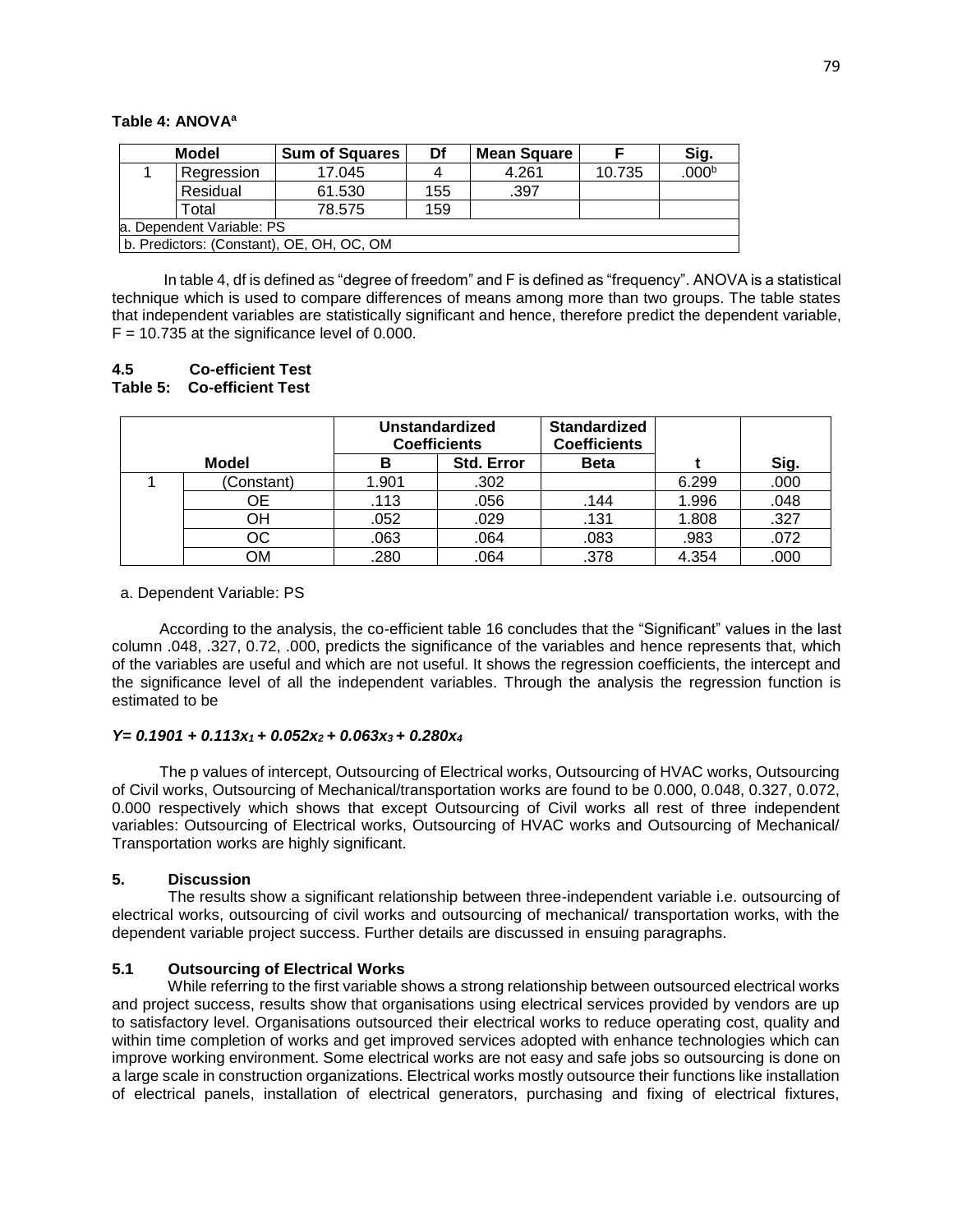installation of telecom distribution boards, intercom systems, fire alarm, and CCTV control systems for Building management system during construction projects of high rise and residential buildings. The results are matching with study of Stern, (2013).

# **5.2 Outsourcing of HVAC Works**

 While referring to the 2nd variable, results indicate slightly weak relationship between outsourced HVAC works and project success. It means that organizations using HVAC services provided by vendors are up to satisfactory level although this level is low. Especially in HVAC works in projects, the outsourcing vendor should have a thorough understanding of the industry for HVAC system designing, making of sheet ducts, installation of heating systems as well as installation of airconditioning systems including with chillers. The results are matching with research by Arnold, U., 2000, Lindskog, H., (2005).

# **5.3 Outsourcing of Civil Works**

 While referring to the 3rd variable, results show a strong relationship between outsourced Civil works and project success in construction organisations. It means that organisations using Civil services provided by vendors are quite satisfied. Organisations outsourced their civil works to reduce operating cost, quality and within time completion of works and get improved services adopted with enhance technologies which can improve working environment. The results are matching with research by Havemann, G., (2007) and Idoro and Okun (2011).

# **5.4 Outsourcing of Mechanical/Transportation Works**

 With regard to impact of mechanical/transportation works on project success, the results are in favour of the hypothesis. It means that organisations using mechanical/transportation services provided by vendors are satisfied. By acquiring the transportation works outside, it saves plenty of time, money, and resources. Organisations outsource their mechanical/transportation works to reduce operating cost, quality and within time completion of works and get improved services adopted with enhance technologies which can improve working environment. The results are matching with results obtained by Anton ogorelc, (2007).

# **6. Conclusion & Recommendations**

# **6.1 Conclusion**

 This study aimed at identifying impact of various outsourced services on the project success. The success of project was measured through factors like cost, time and quality/scope which can directly impact on success of projects so construction organizations mostly adopt outsourcing to achieve their satisfaction level in which they can perform best within time, within budget and build a quality product. For the current study, following four services, which are usually outsourced in construction organizations, were considered:

- Outsourcing of Electrical works.
- Outsourcing of HVAC works.
- Outsourcing of Civil works.
- Outsourcing of Mechanical/Transportation works.

The findings of the study indicate that there is a weak relationship between project success and outsourcing of HVAC works while Outsourcing of Electrical works, Civil works and Mechanical /transportation have positive impact on project success. It may be because the outsourced vendors are providing better services in comparison with the in-house services.

# **6.2 Recommendations**

 Following are some of the recommendations aimed at further improving the success rate of projects through utilization of outsourced services:

- Special attention is required for improving impact of HVAC works. Vendors may be supported and quality for these services may be improved. Efforts may be made to distribute the HVAC works further to engage more than one vendor.
- External vendors must clearly understand the expectations of project compliances.
- Management can also use a strategy to outsourcing multiple vendors to improve success level of project.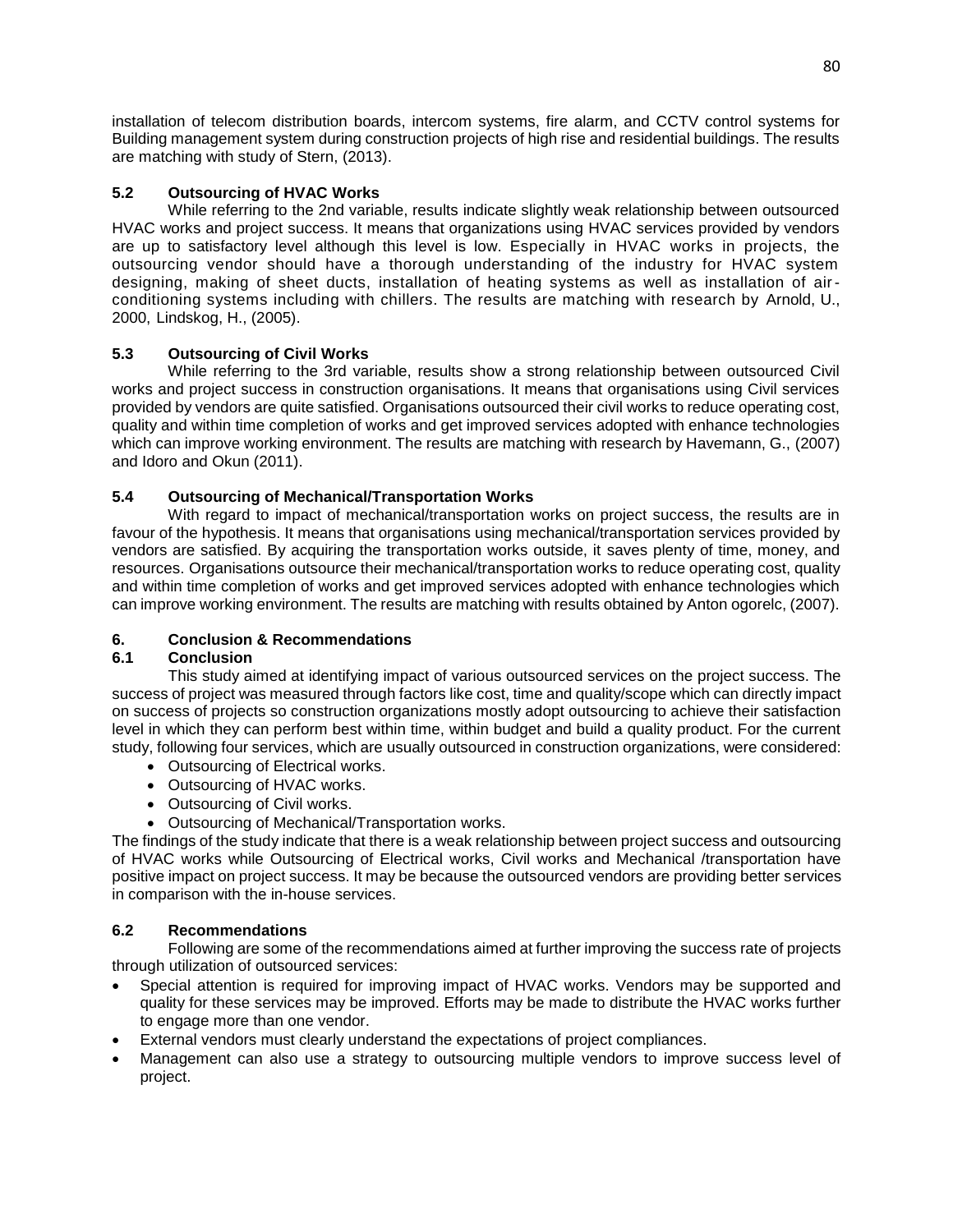- The project managers may continue to evaluate outsourcing vendors on regular basis to ascertain quality of the services. In the modern era of rapid technological advancement, such effort is critical to maintain competitive edge in the industry.
- A promotional campaign may be initiated to keep employees aware of the benefits that they can get out of the outsourcing.

## **6.3 Suggestions for Future Research**

 This research has focused on only few services being outsourced by the construction industry. Project success criteria i.e. time/schedule, quality, cost, risk and adoption of new technology were kept in mind. The other key factors may also be considered for further research. A similar research may also be undertaken in other organizations which are availing outsourcing various similar or different services through outsourcing. Research may also be undertaken to find out effectiveness of outsourcing in other industries and organizations.

## **References**

Ali, S. A. (2012). Sample Size Calculation and Sampling Techniques. *Journal of Pakistan Medical Association,* 19 (1), 55‐61.

- Al-Mutairi, A. O., & Al-Hammad, A. Advantages and Disadvantages of Maintenance Outsourcing in Manufacturing Companies: With Special References to Jubail Industrial City–KSA. *European Journal of Business and Management*, *7*(20).
- Anderson, M.C. (1997). A primer in measuring outsourcing results, *National Productivity Review*, 17(1), 33‐41.
- Arias-Aranda D., Bustinza O.F. and Barrales-Molina V. (2011), 'Operations flexibility and outsourcing benefits: an empirical study in service firms'*, The Service Industries Journal*, 31(11), 1849-1870.
- Arnold, U., (2000). New Dimensions of Outsourcing: A Combination of Transaction Cost Economics and the Core Competencies Concept, *European Journal of Purchasing & Supply Management, 6(1), 23-29.*
- Azmy, N. (2012). The role of team effectiveness in construction project teams and project performance. Iowa State University.
- Atkinson, R. (1999). Project management: cost, time and quality, two best guesses and a phenomenon, it's time to accept other success criteria. *International journal of project management*, *17*(6), 337-342.
- Baccarini D (1999). *The Logical Frame Work Method for Defining Project Success*. Project Management Journal 30 (4), 25-32.
- Boes, H. and Doree, A. (2009). Public procurement of local authorities in the Netherlands: a case of breaking tradition for a more strategic approach, Proceedings of RICS COBRA Research Conference, University of Cape Town, 10-11th September.
- Bertolini, M., Bevilacqua, M., and Braglia, M., (2004). An Analytical Method for Maintenance Outsourcing Service Selection, International Journal of Quality &Reliability Management, 21(7), 772-788.
- Boes, H. and Doree, A., (2009). *Public procurement of local authorities in the Netherlands: case of breaking tradition for a more strategic approach*. *Proceedings of RICS COBRA. Research Conference*, University of Cape Town, 10-11th September.
- Barrett, P., and Baldry, D. (2003). *Facilities Management: Towards Best Practice, Blackwell Science Ltd, UK.* 19.
- Bertolini, M., Bevilacqua, M., and Braglia, M., (2004). *An Analytical Method for Maintenance Outsourcing Service Selection*, International Journal of Quality & Reliability Management, 21(7), 772-788.
- Beitz, D., (1998). Successful Outsourcing *How to Achieve Advantages for your Organization,* Facility Management Association of Australia, Measuring and Managing Contractor Performance 26-27 November. Outsourcing of Maintenance Services 103.
- Belout, A., (1998). Effects of human resource management on project effectiveness and success: towards a new conceptual framework. Int. J. Proj.Manag. 16 (1), 21–26.
- Belassi, W., & Tukel, O. I. (1996). A new framework for determining critical success/failure factors in projects. International journal of project management, 14(3), 141-151.
- Construction in the UK (2015). Outsourcing in the Construction Industry: Project management, The Planning process.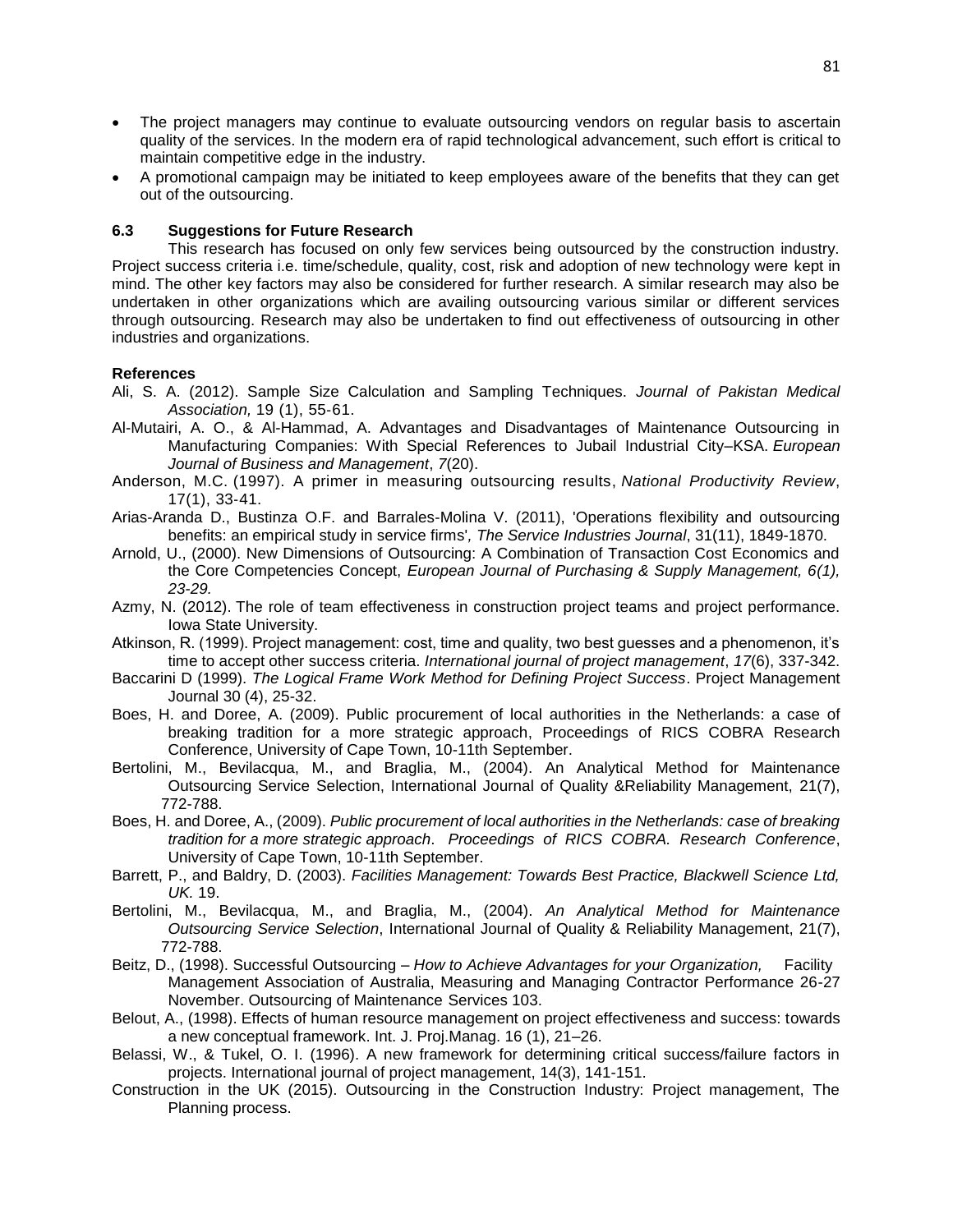Cooke-Davies, T., (2002). The 'real' success factors on projects. Proj.Manag. 20 (3), 185–190.

- Carlson, B. (1989). Flexibility and theory of the organisation', International Journal of Industrial Organisation, 7 (1), 189-203.
- Campbell, J. D., (1995). Outsourcing in Maintenance Management: A Valid Alternative to Self-Provision, Journal Quality in Maintenance Engineering, 1(3), 18-24.
- Dess, G. G., Rasheed, A., McLaughlin, K. and Priem, R. (1995). The new corporate architecture', Management Executive, 7-20.
- Domberger, S. (1998). the contracting organisation: a strategic guide to outsourcing, 1st edition, Oxford University Press, Oxford.
- Duiyongl, Shidong and Mingshan, (2014). Engineering construction project site logistics management, *Journal of Chemical and Pharmaceutical Research,* 6(7):353-360.
- Deloitte Development LLC, (2016). Deloitte Impact Survey: building leadership skills through volunteerism.
- Easterby-Smith, M., Thorpe, R. and Jackson, P. (2012). Management Research, 4th ed., SAGE Publications, London
- Ender, K. L. and Mooney, K. A. (1994). 'from outsourcing to alliances: Strategies for sharing leadership and exploiting resources in metropolitan universities', Metropolitan Universities: An International Forum, 5 (3), 51-60.
- Furlotti, M. (2014). A model of Best Practices for a Sourcing Process. Case: Spotdealers Oy.
- Fortune, J., & White, D. (2006). Framing of project critical success factors by a systems model. International journal of project management, 24(1), 53-65.
- Gravetter, F.J &Forzano, L.B. (2011). Research Methods for the Behavioural Sciences, Cengage Learning.
- Graham, R., (1996). Outsourcing the Major Legal Issues, Information Security Technical Report, 1(3), 51- 56.
- Gilley, K. T. and Rasheed, A. (2000). Making more by doing less: an analysis of outsourcing and its effect on firm performance', Journal of Management, 26 (4), 763-790.
- Grover, V, Cheon, M. J. and Teng, J. T. C. (1996). The effect of service quality and partnership on the outsourcing of information systems functions, *Journal of Management Information Systems*, 12 (4), 89-116.
- GulzhanatTayauova, Procedia Social and Behavioural Sciences 41 (2012). Advantages and disadvantages of outsourcing: analysis of outsourcing practices of Kazakhstan banks.
- Gupta, Amar, SatwikSeshasai, Sourav Mukherji, and Auroop Ganguly(2007). Offshoring: The Transition from Economic Drivers toward Strategic Global Partnership and 24-Hour Knowledge Factory. *Journal of Electronic Commerce in Organizations* 5(2).
- Grossman, G.M. and Helpman, E. (2002): Integration versus outsourcing in industry equilibrium, Quarterly Journal of Economics, 117 (1), 85-120.
- Harrigan, K. R. (1985). 'Exit barriers and vertical integration', Academy of Management Journal, 28 (3), 686-697.
- Hendry, J. (1995). Culture, community and networks: the hidden cost of outsourcing. European management journal, 13(2), 193-200.
- Harrison, B. T. (1994). Lean and Mean: The Changing Landscape of Corporate Power in the Age of Flexibility, Basic Books, New York.
- Havemann, G. (2007). 'The challenge of engaging South Africa's unemployed in construction sector delivery', Proceeding of the CIB World Building Conference on Construction for Development, Cape Town, South Africa, 14-18 May 2007.
- Hashmi, A. A., & Mansoor, A. (2013). Outsourcing Trends in Pakistan. *International Journal of Computer and Electrical Engineering*, *5*(5), 451.
- Idoro, G. I. (2004). 'The effect of globalization on safety in the construction industry in Nigeria', Proceedings of International Symposium on Globalization and Construction, 17-18 November, Asian Institute of Technology, Thailand, 817-826.
- Idoro, G. I. (2006). 'an evaluation of the use of direct labour system in the Nigerian construction Industry', Urban and Planning Review, 1 (1), 75-88.
- Idoro, G. I. (2009). 'Clients' perception of construction project leaders in the Nigerian construction Industry', Journal of Engineering, Design and Technology, 7 (3), 264-271.
- Idoro, G. I. (2009). 'Correlation between managerial and technical capacities and quality performance of indigenous and expatriate contractors in Nigeria', International Journal of Construction Project Management, 1 (2), 173-187.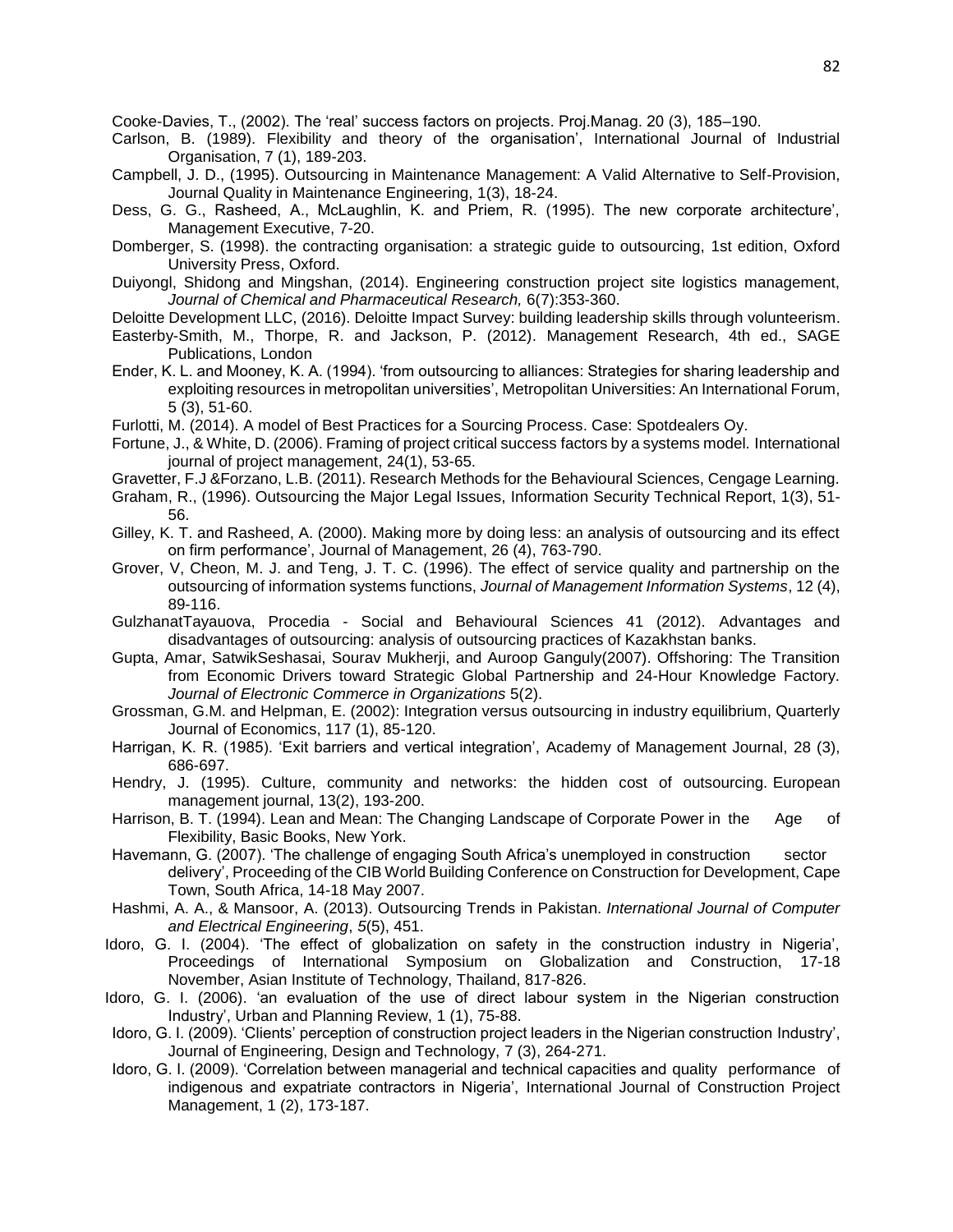- Idoro, G. I. (2010). 'Influence of quality performance on clients' patronage of indigenous and expatriate construction contractors in Nigeria', Journal of Civil Engineering and Management, 16 (1), 65-73.
- Idoro, G. I. and Okun, B. O. (2011). 'Project leaders' assessment of the contribution of contractors to delay in the delivery of federal government projects in Nigeria', Proceedings of RICS COBRA 2011 International Built and Human Environment Conference, 12-13 September, University of Salford, Manchester, UK.
- Idoro, G. I. (2009). 'Clients' perception of construction project leaders in the Nigerian construction Industry', *Journal of Engineering, Design and Technology*, 7 (3), 264-271
- Idoro, Boes and Doree. (2011). 'Influence in-sourcing and outsourcing of consultants on construction project performance in Nigeria', Australasian Journal of Construction Economics and Building, 11 (4), 45- 58.
- Isaksson, A. and Lantz, B. (2015), 'Outsourcing strategies and their impact on financial performance in small manufacturing firms in Sweden', International Journal of Business and Finance Research, 9(4), 11-20.
- Judges K. Muller R. (2005). 'a Respective Look as our Cooking Understanding of Project Success, Project Management Journal. 36 (4): 19-31
- John R. Baldwin and Wulong Gu (2008). 'Outsourcing and off shoring in Canada. Micro-economic Analysis Division, 18-F, R.H. Coats Building, 100 Tunney's Pasture Driveway. Statistics Canada, Ottawa K1A 0T6.
- Jennings, P. & Holt, D. (1998). Prequalification and multi-criteria selection: a measure of contractors' opinions", Construction Management and Economics, Vol. 16(6), 651-660
- Kakabadse, N. and Kakabadse, A. (2000). *Critical review – outsourcing: a paradigm shift*", The Journal of Management Development, 19(8), 670‐728.
- Kamanga, F. N. (2016). Effects of outsourcing on organization performance in manufacturing sector in Kenya: A case of delmonte Kenya limited".
- Kremic, T. and Tukel, O.I. (2003). Assisting public organizations in their outsourcing endeavours: a decision support model", working paper, Cleveland State University, Cleveland, OH.
- Kremic, T., Icmeli Tukel, O., & Rom, W. O. (2006). Outsourcing decision support: a survey of benefits, risks, and decision factors. Supply Chain Management: an international journal, 11(6), 467-482.
- Kanji, G. K. and Wong, A. (1998). Total quality culture in the construction industry', Total Quality Management, 9 (4/5), 133-140.
- Kotabe, M. and Murray, J. (1990). Linking product and process innovations and modes of international ourcing in global competition: a case of foreign multinational firms', *Journal of International Business Studies*, 3, 383-408.
- Kerzner, H. (2002). *Strategic planning for project management using a project management maturity model*. John Wiley & Sons.
- Langer, N., Slaughter, S. A., & Mukhopadhyay, T. (2014). Project managers' practical intelligence and project performance in software offshore outsourcing: A field study. *Information Systems Research*, *25*(2), 364-384.
- Longinus Ifeanyi, D., & Abdulwahab Alhasweh, M. (2013). Improving Project Management Performance A Case Study of Mobile Telecom SiteRollout Project in MTN Syria.
- Lei, D. and Hitt, M. (1995). 'Strategies restructuring and outsourcing: The effect of mergers and acquisition and LBOs on building firm skills and capabilities', Journal of Management, 21 (5), 835-859.
- Loh, L. and Venkatraman, N. (1992). 'Determinants of information technology outsourcing: a crosssectional analysis', Journal of Management Information Systems, 9 (1), 7-24.
- Lysons& Farrington, (2000). '*Purchasing and supply chain management*, Harlow Financial Times and Prentice Hall: Pearson Education Ltd pp. 43-45.
- Lindskog, H., (2005). 'SOTIP as A Model for Outsourcing of Telecom Services for the Public Sector, Proceedings of the 38th Hawaii International Conference on System Sciences, Vol. 08, P. 261.
- L.P. and Currie, W.L. (1997). *Information technology in public services: towards the contractual organization?*, *British Journal of Management,* 8(1), S107‐20.
- Leybourne, S.A., (2007). The changing bias of project management research: a consideration of the literatures and an application of extant theory. Proj.Manag. J. 38 (1), 61–73.
- Lim, C. S., & Mohamed, M. Z. (1999). Criteria of project success: an exploratory reexamination. International journal of project management, 17(4), 243-248.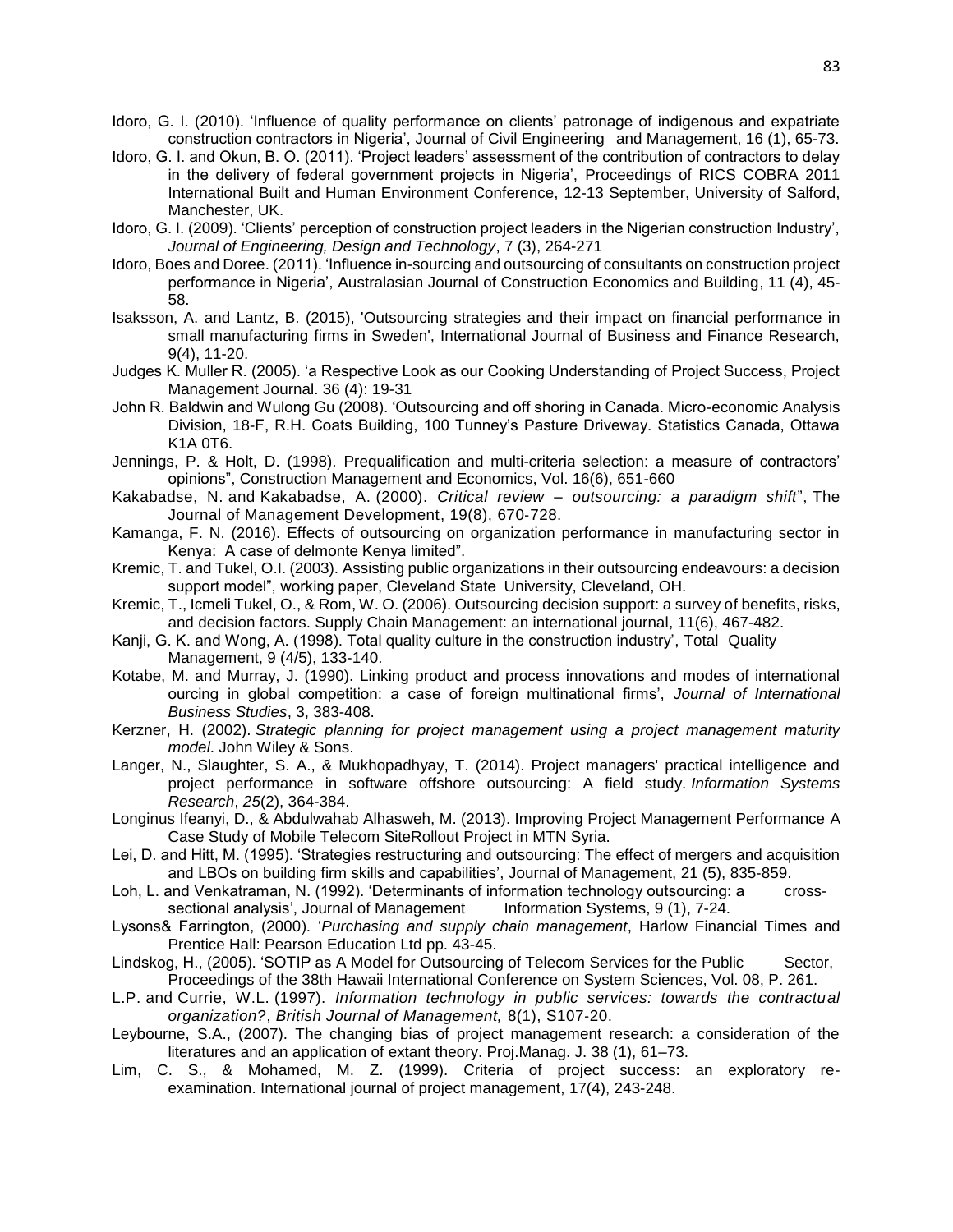Muweesi Charless (2011). 'the effect of outsourcing on organizational performance in Uganda, A case Study of Uganda Telecommunication Company. University P.O.BOX.16442. KAMPALA.

- Maltz, A., &Ellram, L. (1997). Total cost of relationship: *An analytical framework for the logistics outsourcing decisions*. *Journal of Business Logistics*, 18 (1), 45-66.
- Melissa (2013). 'the benefits of onshore construction outsourcing, by, the daily transcript 2013.
- Martin. H.H., (1997). Contracting Out Maintenance and a Plan for Future Research, Journal of Quality in Maintenance Engineering, 3(2), 81- 90.
- Mahmoud, T., (1994). 'Assessment of the Problems Facing the Maintenance Industry in Saudi Arabia, M.S Thesis, Architectural Engineering Department, King Fahd University of Petroleum and Minerals, Dhahran, Saudi Arabia.
- Meiling, J. and Johnsson, H. (2009). 'Feedback in industrialised housing: why does it not happen?' Proceedings of RICS COBRA Research Conference, University of Cape Town, 10-11<sup>th</sup> September.
- Michell, K., Brown, P., Catell, K., Edwards, P. and Pearl, R. (2007). 'Stakeholder perception of construction time, cost and quality management of building projects', Proceeding of the CIB World Building Congress on Construction for Development, Cape Town, South Africa, 14-18 May 2007.
- Mahaney, R. C., & Lederer, A. L. (2006). 'The effect of intrinsic and extrinsic rewards for developers on information systems project success. Project Management Journal, 37(4), 42-54.
- McIvor, R.T., Humphreys, P.K., and Aleer, W.E., (1997). 'Strategic Models for the Formulation of an Effective Make or Buy Decision, Management Decision, 35, 169-178.
- Majid Nili and Reza shojaey (2013). 'Outsourcing Maintenance Activities or Increasing Risks, International Journal of Academic Research in Business and Social Sciences, 3(5). ISSN: 2222-.
- [Müller, R., & Turner, R. \(2007\). The influence of project managers on project success criteria and project](https://www.emeraldinsight.com/author/Elyna+Myeda%2C+Nik)  success by type of project. [European management journal,](https://www.emeraldinsight.com/author/Elyna+Myeda%2C+Nik) 25(4), 298-309.
- [Nik Elyna Myeda,](https://www.emeraldinsight.com/author/Elyna+Myeda%2C+Nik) [Syahrul Nizam Kamaruzzaman,](https://www.emeraldinsight.com/author/Nizam+Kamaruzzaman%2C+Syahrul) [Michael Pitt,](https://www.emeraldinsight.com/author/Pitt%2C+Michael) (2011). Measuring the performance of office buildings maintenance management in Malaysia, *Journal of Facilities Management*, 9(3), 181-199, [https://doi.org/10.1108/14725961111148090.](https://doi.org/10.1108/14725961111148090)
- Obeng, F., Mensah, J. and Anim, S. (2015), 'Outsourcing strategies of mining industries: An empirical evidence from a developing nation', International Journal of Supply Chain Management, Vol. 4 (4), 90-101.
- Odusami, K. T. (1999). 'A survey of current trends in quantity surveying consultancy practice in Nigeria', The Quantity Surveyor, Journal of the Nigerian Quantity Surveyor, Jan/March, 57-62
- Prencipe, A. (1997). Technological competencies and product's evolutionary dynamics a case study of the aero‐engine industry, *Research Policy*, 25(8), 1261‐76.
- Peter, M. (2001). Updating the Project Management Bodies of Knowledge. Project Management Journal, 32(3), 21-30.
- Project Management Institute (2013). A guide to the Project Management Body of knowledge. Newton square.P.216.
- Prabhakar, G. P. (2009). Projects and their management: A literature review. International Journal of Business and Management, 3(8), 3.
- Pinto, J. K., & Slevin, D. P. (1988). Project success: definitions and measurement techniques. Project Management Institute.
- Quinn, J. B. (1992). Intelligent Enterprise: A Knowledge and Service Based Paradigm for Industry. Free Press, New York.
- Quinn, J. B., Doorley, T. L. and Paquette, P. C. (1990). Technology in services: rethinking strategic focus', Sloan Management Review, 31 (2), 79-87.
- Quinn, J. B., & Hilmer, F. G. (1994). Strategic outsourcing. Sloan management review, 35(4), 43.
- Quinn, J.B., (1999). Strategic Outsourcing: Leveraging Knowledge Capabilities, Sloan Management Review, 40(4), 9-21
- Rao, R. (2008). Outsourcing project management services—an emerging opportunity. Paper presented at PMI® Global Congress 2008—Asia Pacific, Sydney, New South Wales, Australia. Newtown Square, PA: Project Management Institute.
- Renier, B. and Volker, L. (2009). 'The architect as a system integrator', Proceedings of RICS COBRA Research Conference, University of Cape Town, 10-11th September, 103-113
- Rowe, A.J, Mason R.O and Dickel E. (1982). Strategic Management & Business Policy. A Methodological Approach, Addison Wisely Publishing Company, Philippines.